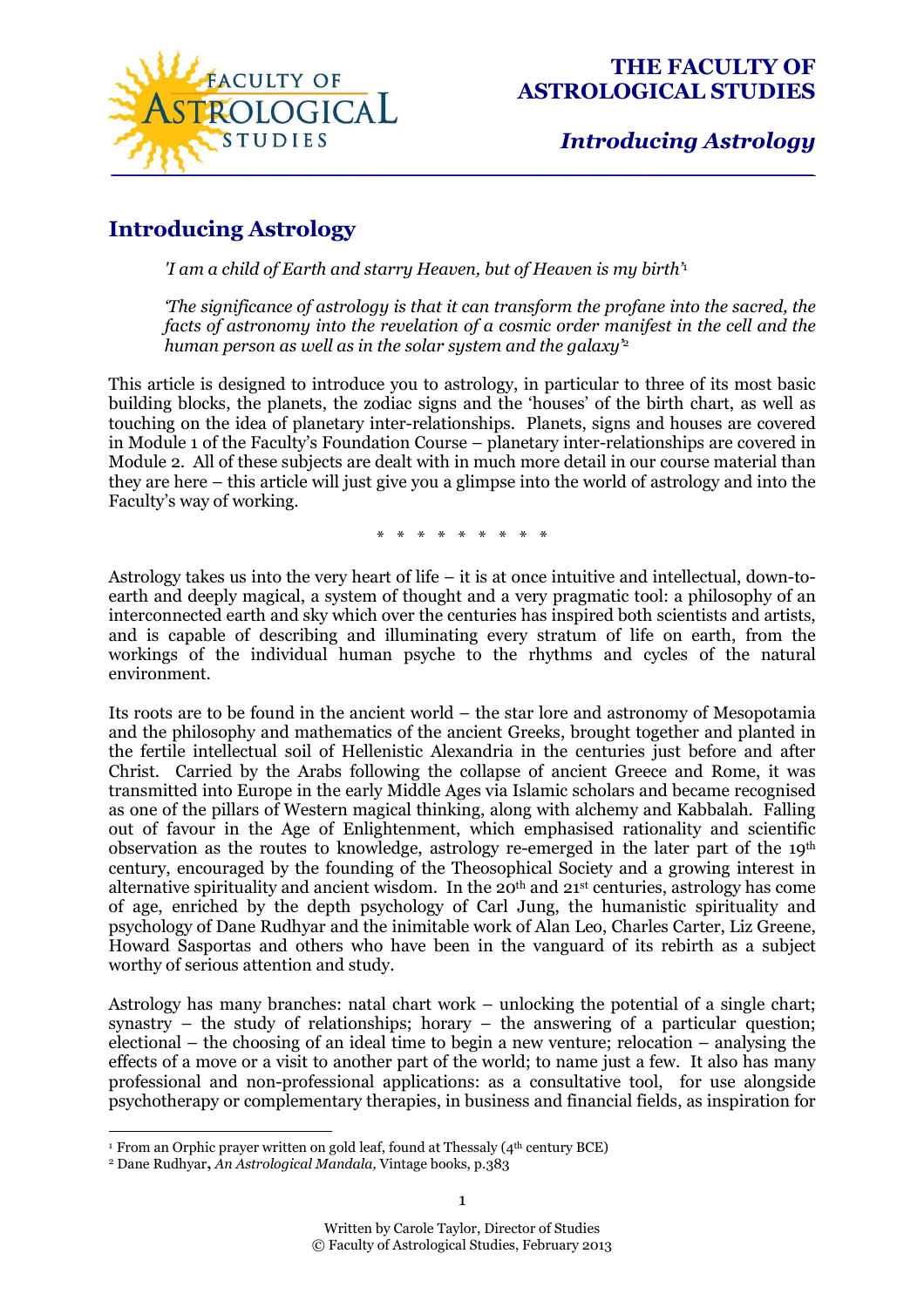

art, design, music and other forms of self-expression, and of course self-development and a better understanding of the world and the people around us. In practice, Faculty graduates go on to engage in a variety of astrological activities, from natal chart work to financial consultancy  $-\tilde{i}$  it is even possible now to study the history and philosophy of astrology at university level, either as a dedicated course or as part of a course in Western esoteric thought.

It is an immensely rewarding subject – a potent language of archetypal symbols which becomes particularly powerful when used in a modern psychological context. It is this marriage of the archetypal, the magical and the psychological which the Faculty's courses seek to convey, as well as offering a solid foundation in the core practices and techniques.

The basic components of any birth chart are the planets, the signs of the zodiac, the houses and the aspects – together these components interweave to form a picture which describes with great accuracy the character and experiences of the chart's owner, from the seemingly most mundane aspects of life to the rich and complex inner world of the psyche. This taster module outlines these basic components, giving a glimpse of how they fit and work together. We hope you will have fun applying the information to your own chart using the self-study exercises included here, as you consider whether to cross the threshold into formal study on the Faculty's courses.

### **The Planets**

Your birth chart is a picture of the heavens at one specific moment in time, as seen from the perspective of the place at which you were born – it is your unique map, showing both inner and outer levels of experience. With you symbolically in the centre of the chart, you see the vista of the heavens, and in particular a narrow ring of sky which encircles the earth – the zodiac – against which the planets are seen to move in their orbits.

We will look in a moment at the zodiac, but first we will focus on the planets – these are the core archetypal or psychological drives which exist within each of us (and within all things). In astrology they are named after deities in the Roman pantheon, but they also have direct resonance with the Greek equivalents and with gods from other cultures. Each planet has its own symbol and its own particular meaning, which can manifest on many different levels, from inner psychological drives to abstract concepts, mundane objects to the plants and animals of the natural world.

### **The Personal Planets**

*These are the fastest moving of the planets and form the core of the personality* 

| The<br>oun | The <sub>1</sub><br>Moon | Mercury | enus | $\Lambda$ or $\alpha$ |
|------------|--------------------------|---------|------|-----------------------|

### **The Sun**  $\odot$

The symbol for the Sun is a circle with a dot in the centre, with the circle representing divinity and immortality, and the dot suggesting the creative spark of an individual life which partakes of the divine essence. Its role in the chart reflects the role played by the Sun in the

2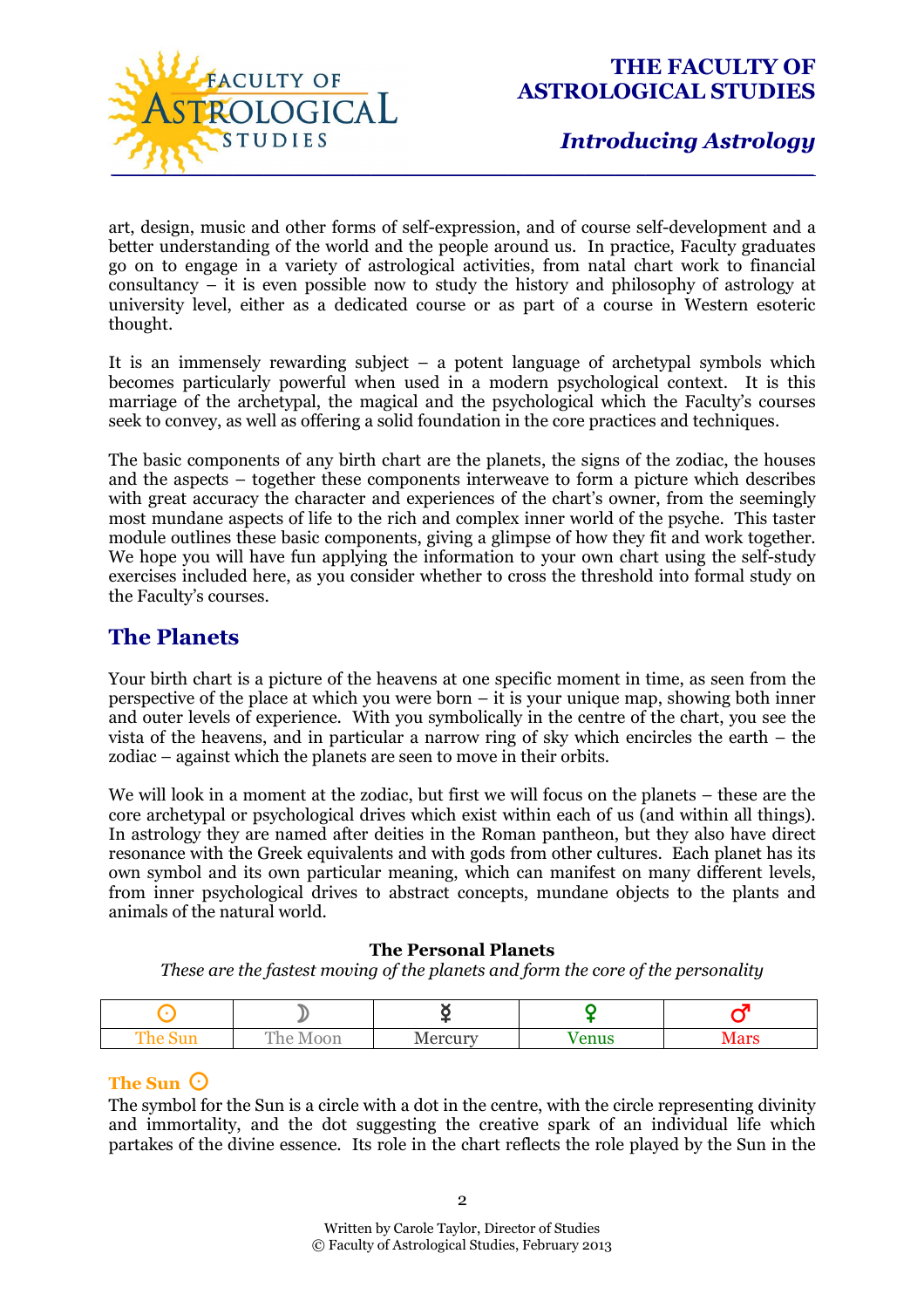

# *Introducing Astrology*

solar system – our core sense of self around which everything else revolves, our individual purpose and the place where we can shine by developing a range of unique gifts and talents.

The Sun has an ancient association with the idea of 'spirit' – the fiery drive of the conscious will – and in the chart it has a masculine slant, contributing to what Jung termed the 'animus' or inner image of the masculine, so it can denote the image of the father and other male figures, as well as our vitality and willpower. We can associate the Sun with the notion of centrality, management and authority – in both the external world (kings, rulers and authority figures) and in the body (the Sun rules the heart and spine). Its metal is gold and its colour is bright yellow.

#### **The Moon**

As the Sun rules day, so the Moon represents the more mysterious, nocturnal or hidden worlds – both literally, as ruler of nocturnal animals, and of automatic functions such as digestion and sleep, and figuratively, as a symbol in the chart for the inner world of feelings and instincts. The Moon is our emotional memory bank, describing our instinctive responses to the people and events we encounter, and lying at the heart of our interconnections with others via family, romantic and social relationships.

The Moon has an association with feminine dimensions and Jung's 'anima' or inner image of the feminine – so it can equate to mother and other female figures, particularly those who take a nurturing, feeding, catering or caretaking role. It has a strong influence over the domestic realm, suggesting what makes us feel comfortable and safe, and therefore has a strong impact on the kind of home life we might create for ourselves, as well as our daily emotional, mental and physical routines and rituals. Its metal is silver and its colours are light grey and white.

### **Mercury**  $\frac{8}{7}$

Mercury is the trickster and messenger of the gods – the communicator, agent, tradesman and go-between. Mercury functions as a mouthpiece, showing how we speak and communicate, and what we might like to communicate about. Here is our mental functioning too – what we notice, how we perceive, our critical abilities, capacity for logic, and how we absorb and process information. Schools, learning, libraries, books, magazines, newspapers and social networking all come under the auspices of this planet.

In contrast to far-ranging Jupiter, Mercury has a more 'localised' quality, representing short – range movement and people who are local to us – siblings and neighbours. It is a swiftmoving planet with a somewhat eccentric and elliptical orbit around the Sun which has led astrologers to associate this planet with movement, mobility and change. Mercury's metal is mercury (originally known as 'quicksilver') and its colours are blue, grey or multi-colours.

### **Venus** g

Venus is well-known as the planet of love – in the birth chart, it describes the kind of person we are attracted to romantically and how we seek to make ourselves attractive to others. More widely, it shows generally how we relate to others, how we liaise, interact and find common ground, as well as the things we find attractive and valuable – our taste in art perhaps, our style of dressing, our concept of beauty and desirability.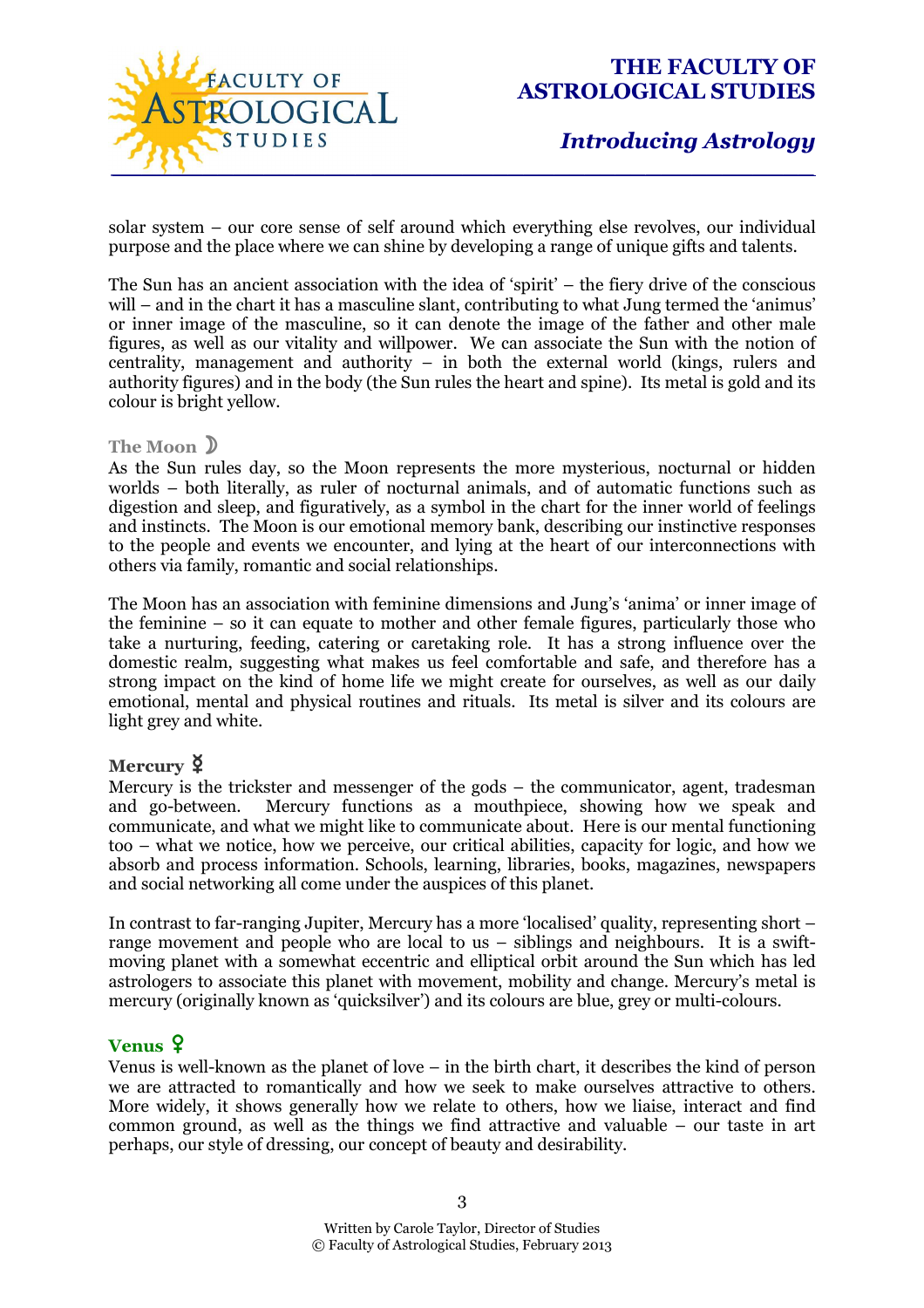

## *Introducing Astrology*

Like the Moon, Venus also has an association with feminine and with the 'anima' – the image of femaleness within both men and women. A powerful Venus in the chart can suggest a strong desire for harmony, balance and fairness, all expressed (as with every planet) according to the nature of the sign it occupies. The metal of Venus is copper (a major export of the island of Cyprus, said to be the island of Venus' Greek equivalent, Aphrodite) and its colour is green.

### $Mars$   $\vec{O}$

Balancing the more receptive and 'yin' energy of Venus, Mars in the chart denotes our urge to attack, fight and defend. We may do this in a number ways, perhaps physically on occasions but also verbally or through strategy, cunning or simply refusing to back down. As another image of the 'animus', we take action according to our Mars – perhaps directly and assertively, or perhaps with polite deference to our opponent. It might show which sport we enjoy and how competitive we are, how physically energetic and how much stamina we have, as well as our willpower and drive, and how prepared we are to take a risk.

In both the natural and man-made worlds, Mars represents all those things which are hot and sharp – chillies, mustard and nettles, as well as tempers, knives and scissors. Its metal is iron (the resilient metal of weaponry and tools) and its colour is red.

### **The Social Planets**

*These move more slowly than the Personal Planets, spending longer in a zodiac sign. They represent processes of adjustment to wider social themes, opportunities and pressures.* 

| Jupiter | Saturn |  |
|---------|--------|--|

### **Jupiter** 4

Known traditionally as the 'Greater Benefic', Jupiter represents the idea of enlargement and growth. We usually seek some kind of expansion in the territory which Jupiter occupies in the chart, as if tapping into the spirit of protection, generosity, benefaction, wealth and abundance which this planet can bring. It is sometimes said about Jupiter that he promises more than he delivers, as his governance of frivolity, travel, adventure, gambling, horseracing and general extravagance would attest, but he also offers the capacity for joy, trust and self-belief as a necessary counterbalance to Saturn's path of self-doubt leading to hard work and mastery of skills.

On a wider social level, Jupiter represents the spirit of the law, its ethical and moral codes – so it may form the basis of the particular guiding philosophy or religious belief with which we most resonate. Jupiter engages us with a process of education and betterment that takes us beyond the primary stage of learning and discovery, into a search for meaning. Its metal is tin, the lightest of the metals, and its colour is purple, the colour traditionally worn by the judiciary and the clergy.

### Saturn h

Whereas Jupiter tends to create a sense of increase and possibility, Saturn's process is one of contraction and consolidation – an appropriate guiding deity for anyone taking exams or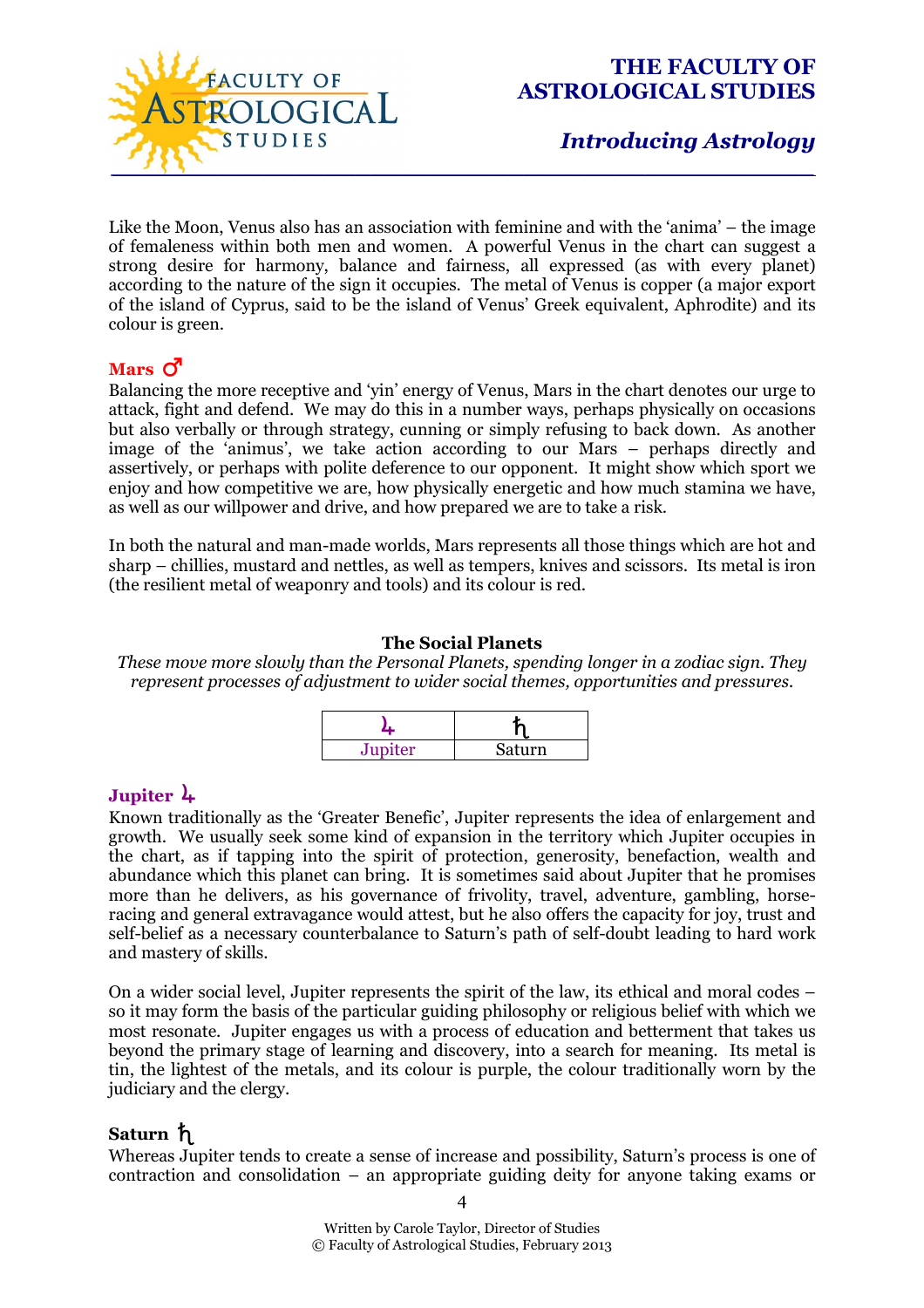

seeking professional accreditation! Here is the part of us which is rooted in the notion of work and exertion for the purpose of achievement and respect, a process which may take many years to accomplish and which underscores Saturn's association with seriousness, gravitas and age (as well as the wisdom which comes with it).

As such, it can represent figures of authority, both in the family and in the wider world – parents, guardians, teachers, the police and all those who devise or reinforce the numerous sets of codes and rules which set the boundaries and govern life in any social or cultural unit. Appropriately, Saturn's metal is lead, the heaviest of the metals known in antiquity, and its colours are sombre black, dark grey or brown.

### **The Outer Planets (also known as the Collective or Generational Planets)**

*These take years to travel through one sign of the zodiac. Hence, as well as playing a personal role in the birth chart, they also represent processes and themes which are collective to society as a whole, embedded in movements in politics, society and the arts.* 

| ш<br>y q      | W       | ιΟι   |  |
|---------------|---------|-------|--|
| <b>Uranus</b> | Neptune | Pluto |  |

### **Uranus** F

When Uranus was discovered in 1781 its presence shattered the safe boundary symbolically held for centuries by Saturn and doubled the size of the known universe; it also coincided with the revolutions which brought massive social and political change across Europe and America – and in astrology it quickly took on a similar energy, as the planet representing any process or experience, either physical or psychological, of revolution and upheaval. Uranus offers us, individually and collectively, the potential for liberation and the electrical excitement which can be generated when we dare to make significant changes, as well as the chaos and disturbance which can accompany this.

In myth, Ouranos was the sky god of the Greeks, who fertilized mother Earth, Gaia, with his sudden bursts of creative energy but who would not allow his offspring to be born into the world – and so it can be with his astrological counterpart. Uranus is primarily a mental and intellectual energy which deals awkwardly with either the practicalities of the real world or the messiness of human emotions – under its rulership come invention, innovation, science and enlightenment, not to mention earthquakes, outlaws, eccentricities, jolts, breaks, schisms and arrhythmia. Uranium was named after the planet Uranus and is the radioactive element most capable of fission or splitting and used to generate electrical power. Uranus' colour is usually given as electric or sky blue.

### **Neptune** ¥

With Neptune we move to a very different perspective – where Uranus seeks independence, Neptune seeks to merge and blur any kind of boundary so that distinctions, and sometimes a sense of reality, disappear. As a god, Neptune's realm is under the sea, a place of mystery and imagination where nothing is seen as it really is – and astrologically here is where, both individually and as a society, we follow a vision or dream, which may act as a powerful and important muse but which can also tip us into illusion and fantastical projection.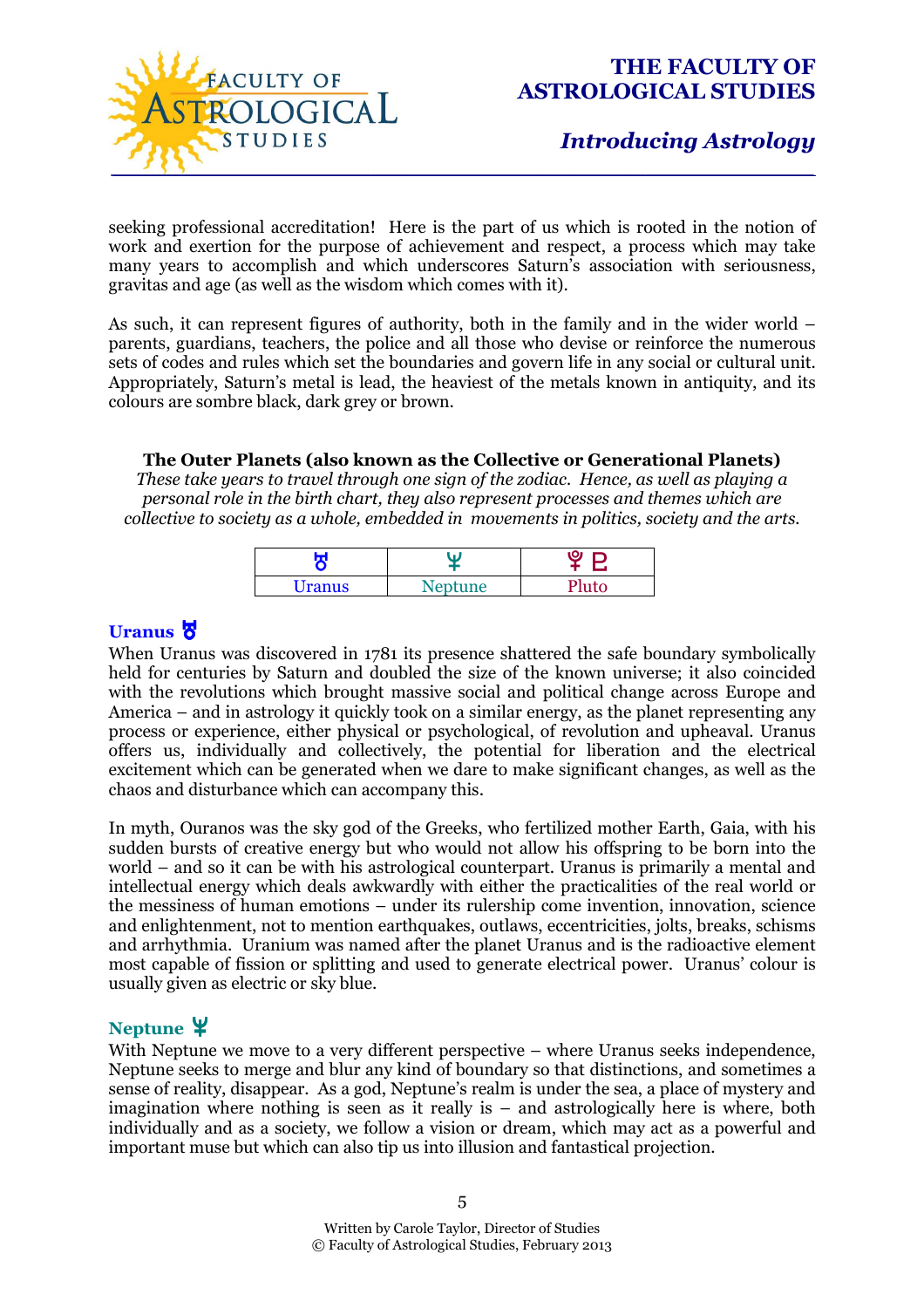

Neptune rules those things through which we can gain inspiration and connection to a world of non-ordinary reality, outside space and time – art, music, film, spirituality, imaginative exploration, romantic and universal love, dreams and fairy tales, not to mention alcohol and drugs (both recreational and medicinal). It tends to distort, erode or dissolve whatever it touches – or bring glamour and enchantment. Chemists have named Neptunium after the planet Neptune – appropriately it is hard to find, hiding itself in Uranium ores. In astrology Neptune's colour is sea green.

## **Pluto**  $\frac{6}{7}$  or **P**

Consistent with the mythic image of Pluto as the god of the underworld, this planet signifies a process of transformation – an experience of symbolic death and rebirth during which something is stripped down to its basic essence. In the process we often discover the true nature and potency of the thing in question, whether this is our creative output, our working life or our communicative abilities – astrologers often associate Pluto with power, particularly the power which comes from having been through some kind of symbolic 'near death' experience.

We are often passionate, heavy and intense, some might say obsessive, where Pluto is in the chart – there is the potential for compulsive behaviour around this planet, both in the individual and if we explore Pluto's effects in society in general. But there is also a therapeutic and cathartic quality too – in the body, Pluto rules the vital process of elimination of waste which would otherwise become poisonous; and we can see a parallel to this in psychological terms – Pluto may be a ruthless and non-negotiable force, but it governs the essential processes of renewal and regeneration. Its element is Plutonium, the heaviest of all the primordial elements and used in nuclear weapons. Pluto's colour is dark red.

There is one final body which many astrologers use – Chiron. Discovered in 1977, he is a relatively recent addition to the group of astrological planets but is included in the Faculty's courses because he has been found to represent a powerful archetype in his own right.

### **Chiron** &

In Greek myth, the centaur Chiron experienced rejection by both his parents, but eventually became a wise healer and teacher; and his dramatic story includes a critical episode of wounding by a poisoned arrow, a wound of which he was unable to cure himself. Our astrological Chiron draws on these mythological images – it can represent early painful experiences of emotional or physical wounding, abandonment or misplacement, a place in ourselves which may be deeply sensitive and where, through force of circumstance, we may find it difficult to follow the conventional line. Where Chiron is, we may have to take a circuitous route to reach our goals, or we may naturally follow a maverick path. Often we seek to play the 'healer' here too – here we are sensitive to the experiences of others which are similar to our own and we are moved to help or to offer empathy and understanding.

As we might expect of a maverick, a tiny planetoid or asteroid no more than 100 miles across and with a highly elliptical orbit, Chiron has no metal or colour with which it is universally associated.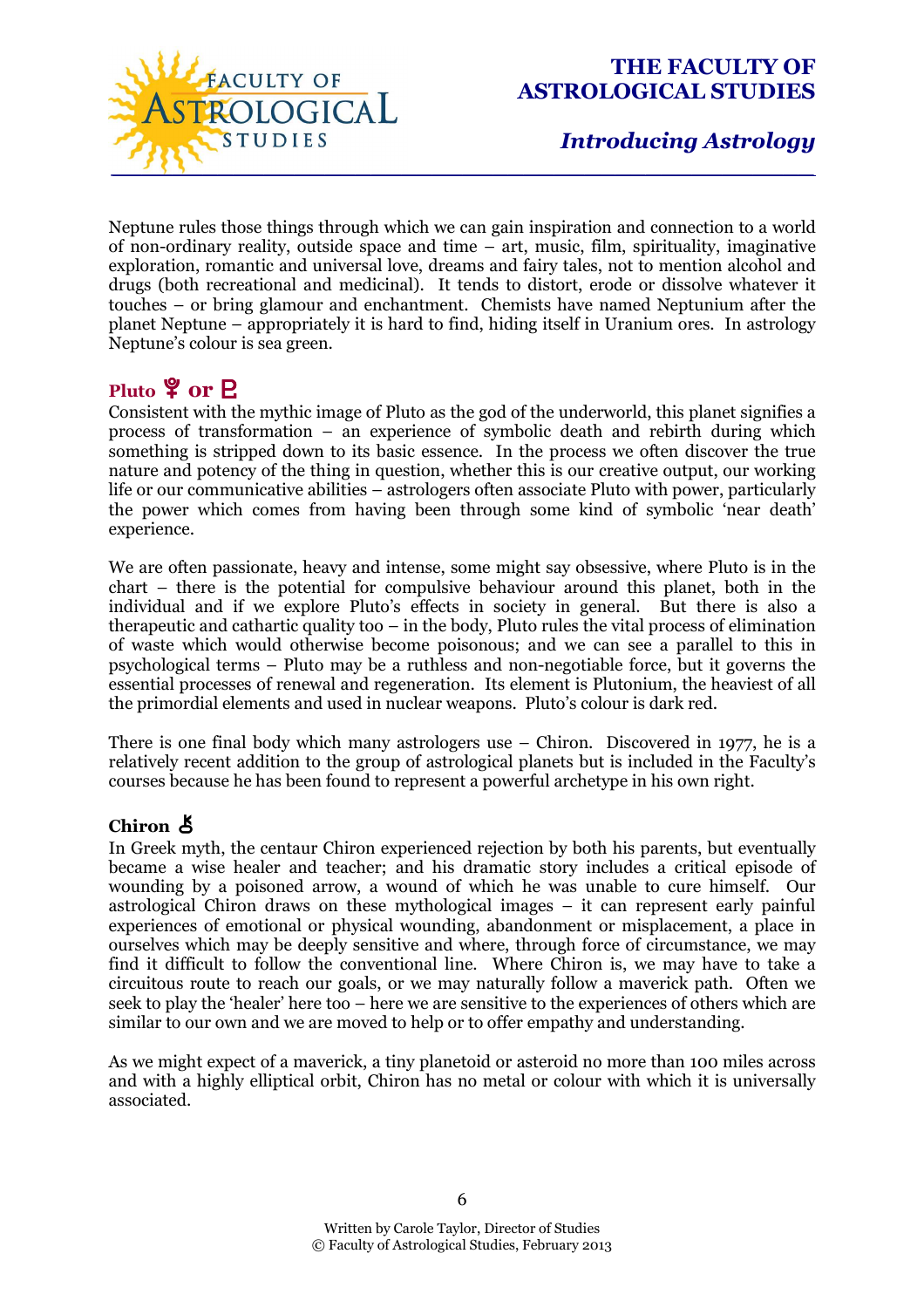

# **The Signs of the Zodiac**

If you look at your birth chart, you may recognise the ring of 12 zodiac signs on the outer edge of the circle – Aries the Ram, Taurus the Bull, Gemini the Twins, and so on. The zodiac is a Babylonian invention, developed by the Greeks and drawing on ancient images from Babylonian, Greek and Egyptian myth. With the zodiac we begin to build our planetary vocabulary – the planets represent archetypal drives, but the signs represent a mode of operating or behaving, a particular manner in which such an archetypal drive might express itself when a planet occupies that sign in a chart. In a moment we will look at how this works, but first here are the glyphs for the 12 zodiac signs and a short description of each of them.

| m     |         |             | ♋         |          |          |
|-------|---------|-------------|-----------|----------|----------|
| Aries | Taurus  | Gemini      | Cancer    | Leo      | $7$ irgo |
|       |         |             |           |          |          |
| ≏     | Ш.      |             |           | $\infty$ |          |
| Libra | Scorpio | Sagittarius | Capricorn | Aquarius | Pisces   |

### **Aries**

As the first sign of the zodiac, Aries represents the initiatory energy of spring – it is the sign that the Sun moves into at the spring equinox in the northern hemisphere. Aries represents the impulse to be first, ahead of the rest, driving the pace or being a courageous pioneer. It is bold and fiery, taking the initiative and directing its energy with speed towards a target.

### **Taurus**

After the rush of Aries, Taurus brings calm and a placid approach. As an energy field, it is earthy and measured, taking pleasure in the organic rhythms of the natural world or the sensuality of taste and touch. When a planet is in Taurus, it tends to act slowly, with deliberation and often with an unwillingness to change, let go or move on – its forte is gradual accumulation, the slow building or bringing to fruition of whatever it happens to be, often with a strongly material or physical dimension to it.

### **Gemini**

With the Twins as its emblem, Gemini is concerned with duality, often representing a split between opposites but with a lightness and dexterity that can allow easy movement between the two, like an alternating current – two jobs, two homes, two creative talents, and so on. Communication and language, dialogue, exchanges, networks, bridges and links of all kinds feed the Gemini spirit, as does learning and the uptake and dissemination of knowledge and ideas in this most cerebral of signs.

#### **Cancer**

As suggested by its glyph,  $\mathcal{S}$ , representing the protective claws of the crab, the Cancerian instinct is to nurture, foster, defend and keep safe. It has a strong orientation towards family and tribe, gravitating towards what is felt to be familiar and secure, and it will defend its territory with great tenacity. It is also a highly intuitive sign, sensitive and emotional – planets here often act from 'gut instinct' rather than from a place of clear rationality or logic.

#### **Leo**

Leo's image is the lion, proud and regal – planets in this sign tend to act boldly and dramatically, with a sense of showmanship, grandeur and bravura. As the sign which the Sun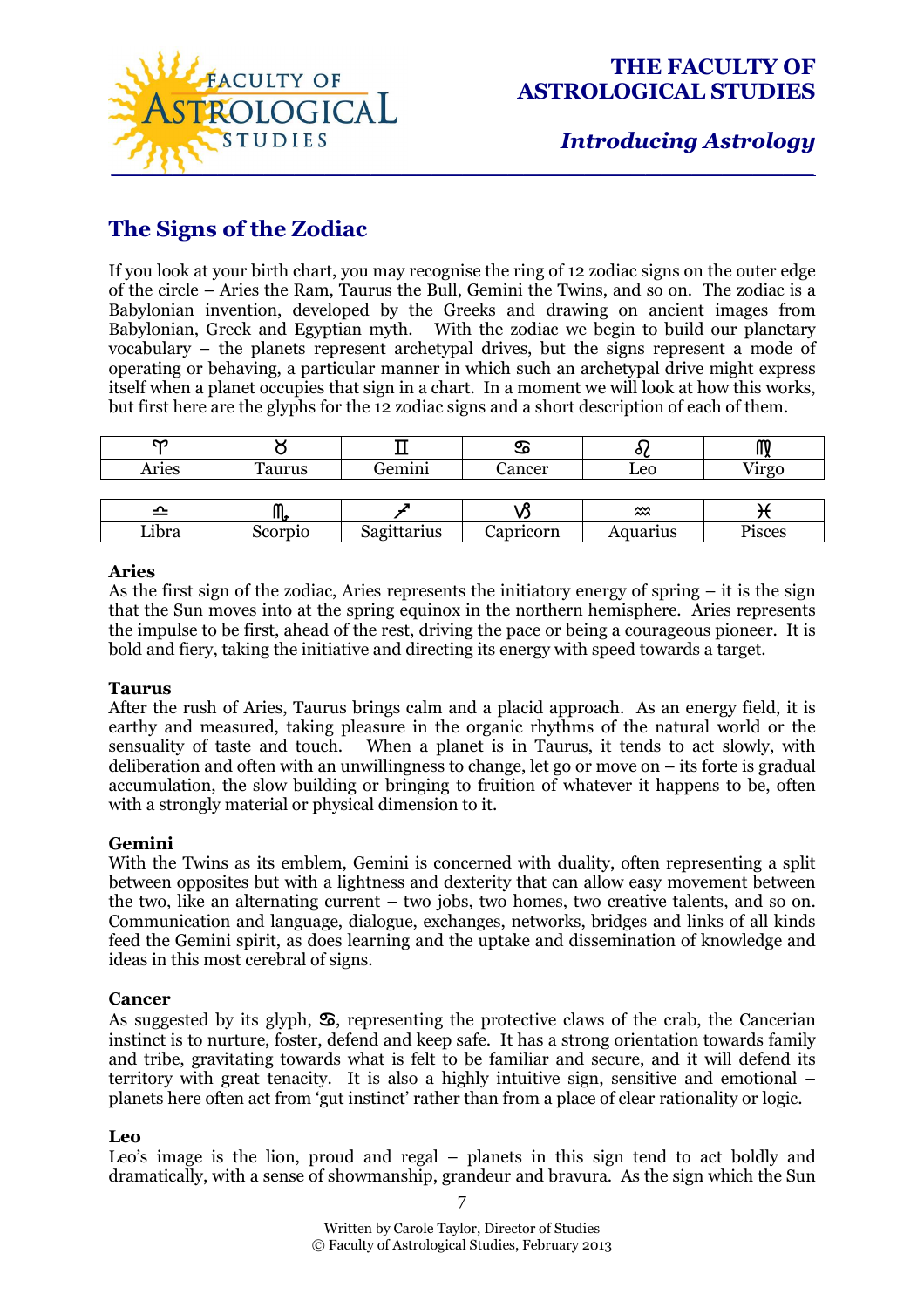

occupies during the hottest part of the year in the northern hemisphere, it is a sign of warmth and brightness, with a focus on creative expression and playfulness. In Leo is embedded the myth of kingship – a bright central flame around which everything revolves and which provides leadership, fidelity and loyalty.

#### **Virgo**

The energy here is careful, ordered and precise – the sign of the craftsman or the engineer. Unlike Leo, there is often humility and reserve expressed by planets in this sign, and a tendency to strive for usefulness and a practical outcome. The Sun is in Virgo during harvest time and an agricultural analogy is appropriate here – this is the sign denoting the process of sorting wheat from chaff, what is useful from what is not, giving it dominion over the digestive organs in the human body as well as a connection with the gift of being able to research, analyse, appraise and evaluate.

#### **Libra**

As the sign of the scales, Libra's process is about weighing and balancing, making it a fine adjudicator or referee – its famous capacity for indecision may even be seen as part of this process, since Libra is concerned with justice and a fair outcome. As a dualistic sign, it is interested in the notion of relationship and inter-personal connection, one-to-one, making it socially skilled, diplomatic, charming and courteous.

#### **Scorpio**

When the Sun moves into the sign of the Scorpion, it is late autumn in the northern hemisphere, when the natural world begins to draw in its energy in readiness for a rebirth in spring – Scorpio thus represents a cyclical process of death and rebirth, with all its attendant sense of crisis and drama; planets which occupy this sign in the chart tend to express themselves passionately and intensely. Not that one would necessarily see this at surface level – there is great secrecy in this sign and much of its process will occur at depth. Like its opposite sign of Taurus, it can show fixity, loyalty and a reluctance to let go, but it can also engage in a process of ruthless elimination when this is deemed to be necessary.

#### **Sagittarius**

This is the sign of the archer, whose arrow is shot hopefully into the far distance – and Sagittarius' concern is with long-distance travel, exploration, adventure and experience, in both a literal and a metaphorical context. Planets which occupy this sign tend to need a broad canvas on which to paint their particular picture and they often display boldness, optimism and confidence – with Sagittarius, bigger usually feels better, and the instinct is to cover ground and to feel free.

#### **Capricorn**

Here is the sign of the goat – or more anciently, the goat-fish, a Mesopotamian deity image suggestive of the civilising influence of Capricorn as a sign which brings civic order, regulation and a well-run system. Planets here tend towards dignity, maturity and reserve, showing the capacity for hard work and focused attention to the job in hand, as well as the tendency (like the goat) to climb the mountain with dogged determination. With planets in this most productive and practical of signs, plans tend to be made – and carried out.

### **Aquarius**

Aquarius is the sign of the non-conformist, the self-willed independent spirit – planets in this sign tend to play the game by their own rules, with a view to the freedom which comes from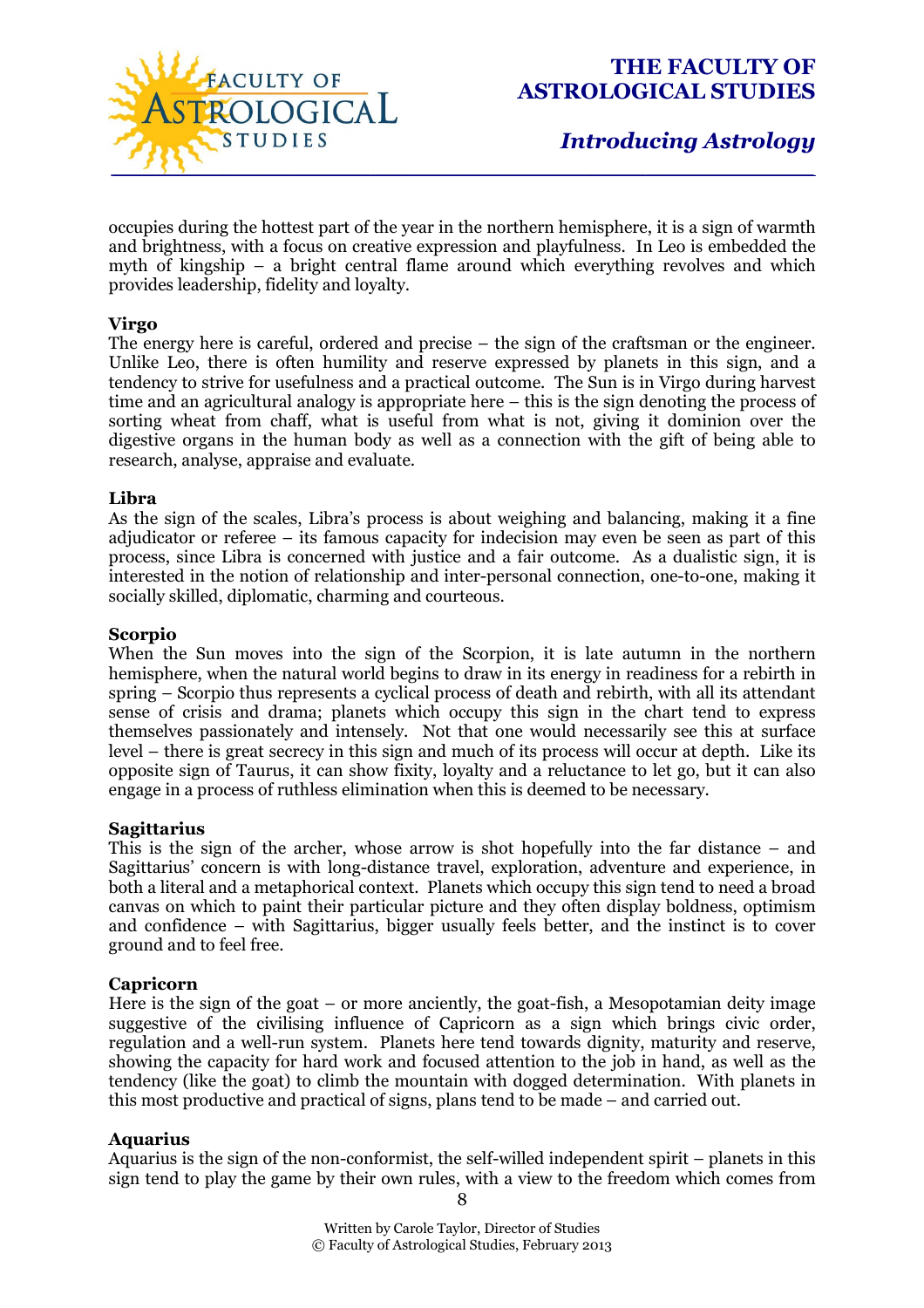

innovation and experimentation. Having said that, as its image of the water-bearer suggests, it is also a sign attuned to the notion of the common good, and as such it is also interested in equality and horizontal social structures, rather than the hierarchies which Capricorn might favour. It tends towards detachment and a logical, rational approach to most things.

#### **Pisces**

As the final sign of the zodiac, Pisces does the opposite of Aries – Aries initiates, whereas Pisces disintegrates and dissolves so that the cycle can close before it begins with rebirth once again with the spring sign of the ram. Pisces has little power of discrimination, seeing no boundaries or clear dividing lines and tending to soften or blur the edges of any planet which occupies it. Its strength perhaps lies in its imaginative gifts (the ability to dream and fantasise), its innate sense of the spiritual and its capacity for service to a higher cause.

## **Putting Planets and Signs Together**

Most people are used to reading about their Sun sign in the astrological columns of newspapers and magazines, but The Faculty's courses take you far beyond the superficial descriptions of the signs as used in such columns, to a deep understanding of them and how they operate within the individual birth chart. Each planet occupies a sign in the chart and the mix of planets in signs offers us our first glimpse of the chart's dynamics.

For instance, the Sun in Aries suggests that the person's life story revolves around the process of learning how to take the initiative, assert their independence, lead from the front or show courage as a pioneer in their field – this is the alchemical 'gold' in the making. But the same person may have the Moon in Gemini, so there could also be a natural affinity with languages, a facility with words and communication, and an



instinctual need to dialogue and share ideas. Sometimes these might work well together (a pioneer working in an educational field perhaps, or a



person with an innate understanding of networks and intellectual/technical systems who feels vital and alive when in the vanguard of new developments) – at other times they may need to be balanced (for example, the need to forge ahead unaccompanied versus the instinct to dialogue with others).

We can look at a couple of examples of famous people with

particular planetary placements by sign. The astronaut Buzz Aldrin has both the Sun and Mercury in Aquarius, giving him a desire for technical (Aquarius) knowledge (Mercury) and a mind (Mercury) which thinks logically and rationally (Aquarius) – with the Sun there too, it is perhaps not surprising that his life's work (Sun) has been in a scientific field (Aquarius), and it might be the good of the wider community (Aquarius) which particularly motivates him (Sun). ∛<br>cem.<br>ving '<br>וו

As another example, Mick Jagger, singer with the Rolling Stones, has Jupiter in Leo and Venus in Virgo. Jupiter



Written by Carole Taylor, Director of Studies © Faculty of Astrological Studies, February 2013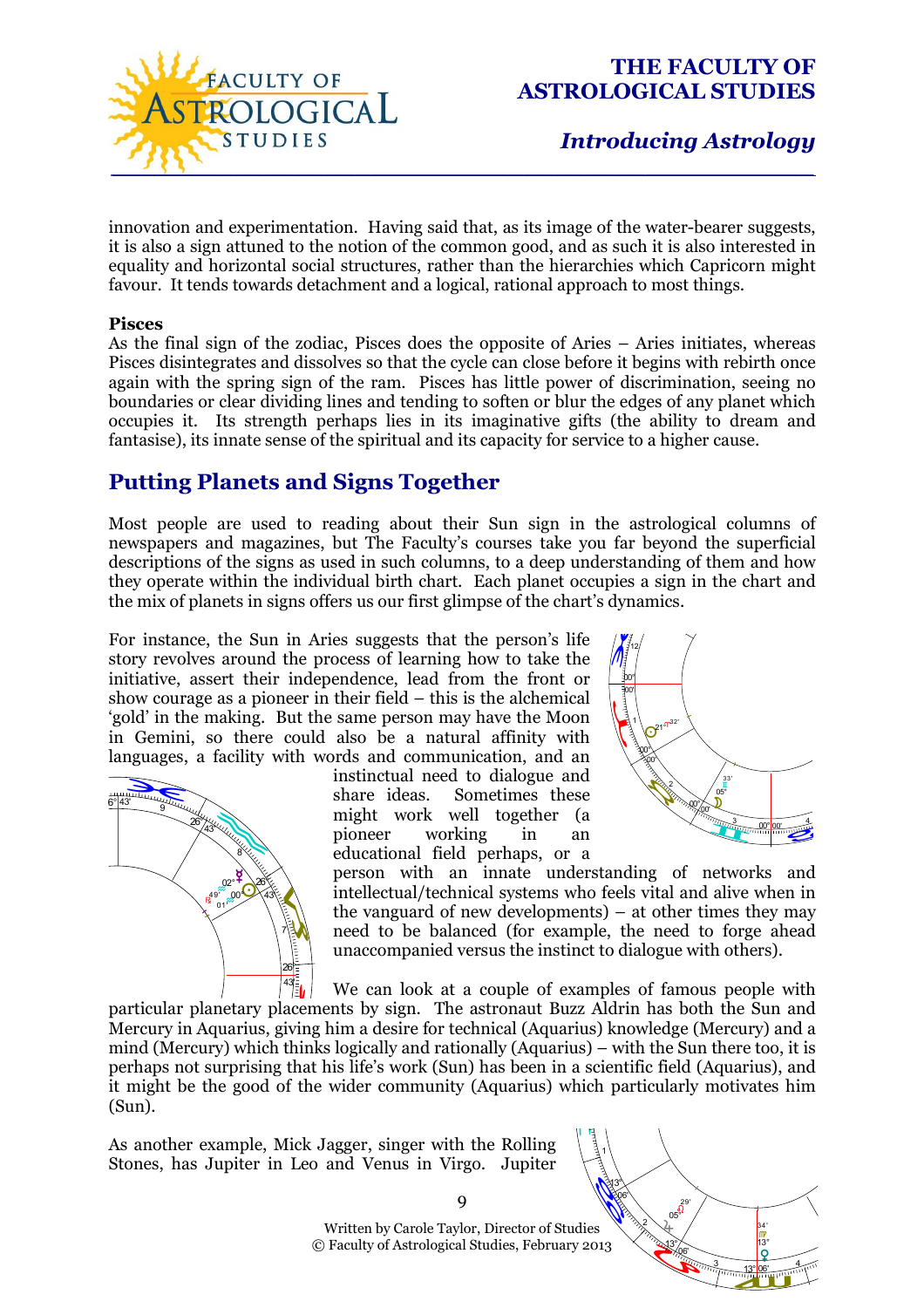

represents our need for expansion and our capacity for optimism and enthusiasm – in the regal sign of Leo, this suggests the capacity for buoyant self-confidence and a desire to enjoy the fine things in life. Venus in Virgo tells a slightly different story – Virgo is a more introverted sign, and one which denotes attention to detail, so we could say that he admires finely-made things, prefers art which is well-crafted, or relates to people through showing care over small details. It could also, of course, describe the kind of women he is attracted to!

### *SELF-STUDY EXERCISE*

*Look at your own chart and write out a list of the planets in their respective signs of the*  zodiac. Try to come up with a few ideas for each of the placements, remembering that the *planet is the archetypal drive (Mercury – the drive to communicate; Venus – the drive to relate, etc) and the sign is the manner in which this is done (Aries – quickly, forcefully; Taurus – slowly, patiently, etc). If you find it difficult, you can use keywords to help:* 

| <b>Jupiter</b>                        | <b>Leo</b>                                 |
|---------------------------------------|--------------------------------------------|
| The urge to travel and explore        | Kingly, regal                              |
| Philosophical views and ideas         | Confidently, proudly, courageously         |
| Religious expression                  | Dramatically, with a sense of theatre/show |
| The desire for expansion, enlargement | Glamorous, shiny, bright                   |
| Where one feels lucky, blessed        | Radiating from a central place             |

### *Jupiter in Leo*

*Travels in style; adventures and new experiences are approached courageously; proudly expresses religious beliefs; puts on a big dramatic show; feels lucky and happy when in a position of influence and management; confidently seeks to create a better situation for themselves.* 

### *If you do not have a copy of your birth chart already, you can obtain one from the booking and payment area of the Faculty website, at a cost of £10.*

### **The Houses**

Each planet occupies a 'house' in the chart – you can see this in the chart section at the bottom of page 9, where Jupiter occupies one section, Venus another, and there are some sections which are not occupied at all. Each house is a particular territory – an area of life in which some kind of activity could potentially take place. You can locate the houses in your own birth chart by beginning on the left hand side of it (equivalent to the location of the arrow in the chart wheel to the right of this paragraph) and counting the houses from 1 through to 12 around the circle.

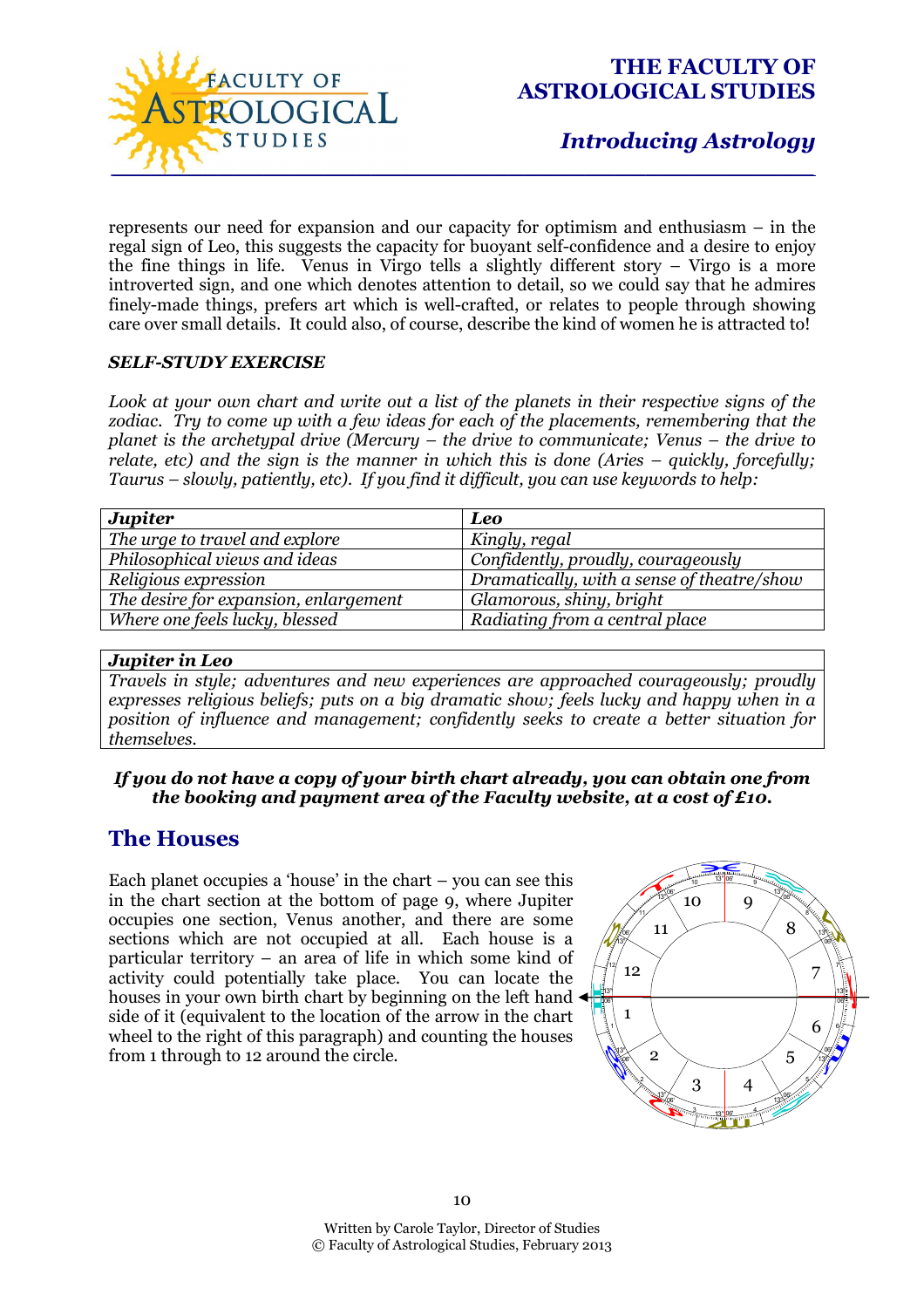

# *Introducing Astrology*

### **The 1st House**

This house denotes the way in which we present ourselves to the world – our body, how we dress and how we look, how we seem to others and the first things that people notice about us. This is perhaps the least hidden side of our personality and the way in which we dialogue with and mediate the outside world, often according to what we think is expected of us.

#### **The 2nd House**

The 2nd is a house of money and material goods, specifically those which we possess and earn for ourselves – so it can denote income, the desire for physical possessions, our relationship to money and our beliefs around it. Symbolically it is also a house denoting worth – what we place value on and hence what we might wish to spend our hard-earned cash on.

#### **The 3rd House**

This house covers people and territories which are close to us – the local vicinity, our immediate environment, our siblings, neighbours and short journeys. It also denotes our experiences of school and primary education, as well as the development of language and communication skills and our facility (or otherwise) with these things.

#### **The 4th House**

This house is our home territory – it can describe different aspects of home life, from the purely physical to the emotional and psychological; the dynamics of home and family life. Traditionally, it is the house denoting father, although many astrologers now see both the 4th and the 10th houses as showing different aspects of both parents. The 4th is our place of retreat and sanctuary, our private space and how we need this to be in order to feel safe and secure. The ancestors inhabit this house – so it can describe immediate family, but also the genealogical line stretching back through the generations.

### **The 5th House**

The  $5<sup>th</sup>$  is a house of play, leisure and recreation – it describes hobbies and sports, all the things we do in order to 'recreate' ourselves away from work and the pressures of everyday life. Whatever planet is here (Neptune here might denote a love of film or relaxing by the sea; Venus here might suggest a flair for dressmaking), it is our medium for play and enjoyment – activities we do because they make us feel creative and alive. Following the creativity theme, it is also a house of pregnancy, childbirth and children.

#### **The 6th House**

After letting our hair down in the  $5<sup>th</sup>$  house, the  $6<sup>th</sup>$  is a house of everyday duties and routines – the work we do to pay the bills, the rituals of everyday life, and our approach to housekeeping and husbandry. Here we are keen to hone a craft or learn a technique, or put our skills to good use, according to the nature of the planet or planets which occupy it – with Mars here we may be keen to learn how an engine works, or with Mercury we may be interested in the pragmatic uses of language and learning. It is also a house of health and wellbeing, and a house denoting practical service.

#### **The 7th House**

In the  $7<sup>th</sup>$  house we learn how to relate to others – opposite the 1<sup>st</sup>, it is the house of the 'not self', the 'other'. Traditionally it is the 'house of open enemies' – the opponents we can see – and of litigation in the lower courts, which perhaps says something about traditional astrology's view of the marriage partner, who also belongs here! In psychological terms,

11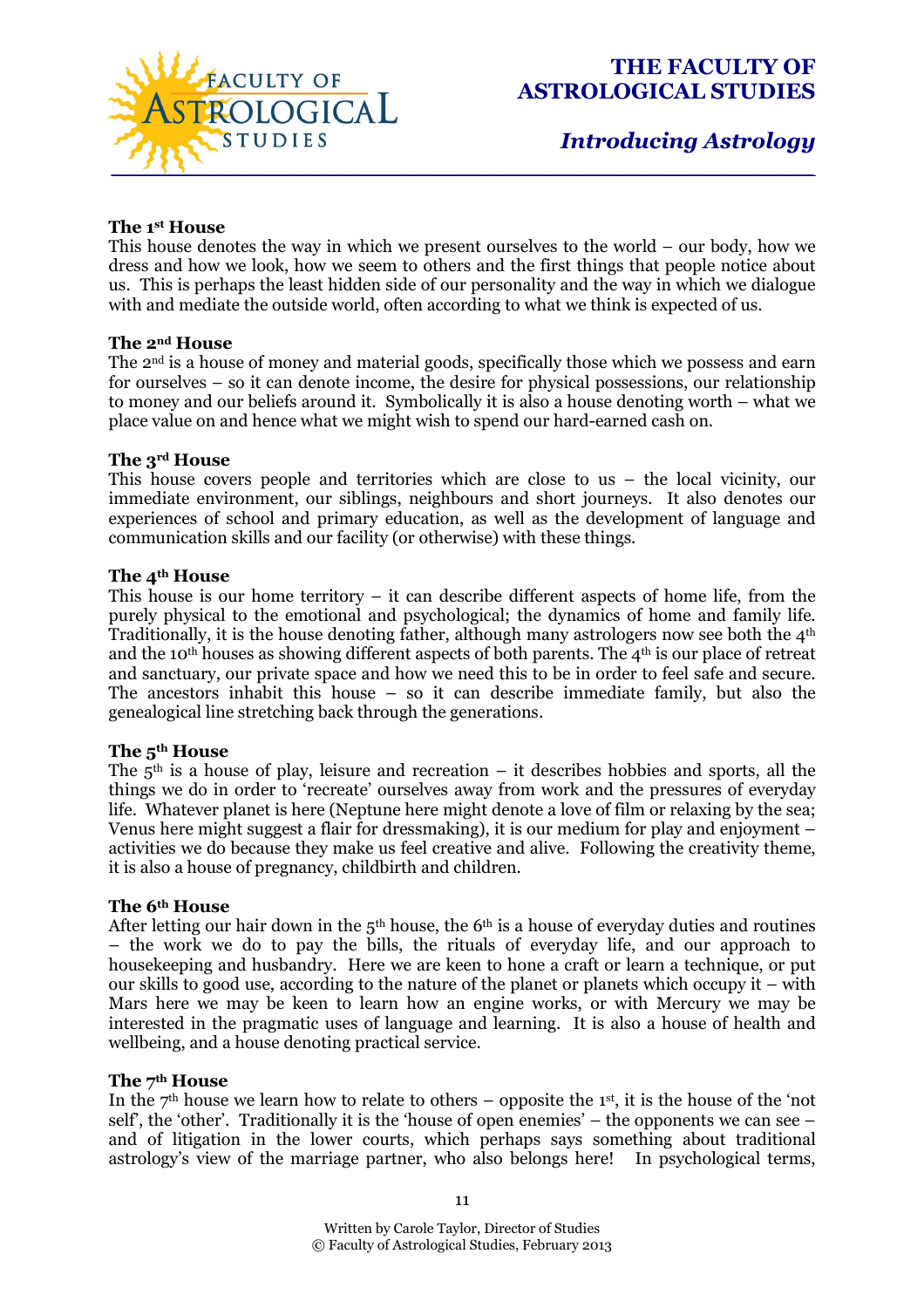

planets in the  $7<sup>th</sup>$  can form a kind of shadow – traits and behaviours which we are attracted to (and attract) in other people, as a way of learning about them in ourselves.

#### **The 8th House**

Whereas the  $7<sup>th</sup>$  is a house of contractual relationships and partnerships of all kinds, the  $8<sup>th</sup>$ takes us into deeper emotional territory. It is a house of 'other people's money', including mortgages, investments and inheritances. Opposite the 2<sup>nd</sup>, it denotes shared finances and shared possessions – also shared values, for which shared possessions are surely a metaphor. Here we engage deeply with another person, letting down our guard – or not, depending on which planet/s are here. Our experience in this house is often of an underworld journey, where we experience death and regeneration – we might remind ourselves that the word 'mortgage' is a French legal term meaning 'death contract'!

#### **The 9th House**

After the intensity of the 8<sup>th</sup> house, the 9<sup>th</sup> is where we seek adventure – it is a house of travel (long distance, as opposed to the short distances we cover in the  $3<sup>rd</sup>$ ), showing how we respond to the unknown, the international, the unfamiliar and the far-away. If the Moon is here we might at some point make our home abroad, but Saturn in this house might suggest 'fear of flying', both literally and metaphorically. Further education also belongs here, along with philosophy, morality, religion and beliefs in general – all of those things which engage us with the bigger questions of life and stretch our understanding of the world.

#### **The 10th House**

The 10<sup>th</sup> house, opposite the 4<sup>th</sup>, shows our public profile – our professional work as well as what we are famous for in public life. Whatever planets are here, we usually seek respect for those skills and talents, striving to create some kind of solid achievement in those terms. It also suggests the notion of responsibility and management – how we feel about being in charge, as well as our relationship to those who are, in the form of bosses, leaders and those higher up whatever hierarchy we happen to work within. Chiron here might suggest the professional therapist and someone who follows an alternative style of career path – Venus a career in fashion, art or design.

#### **The 11th House**

As we move in the circle from the  $7<sup>th</sup>$  towards the 12<sup>th</sup> house, the themes take us ever further into connection with others and with the outside world. In the 11<sup>th</sup>, we connect to wider society in the form of groups and collectives, committees and councils. It is the house of friendship and fellowship, support and allies, shared ideals and ideologies, and how we feel and behave within the groups we find ourselves in. Jupiter here may be the life and soul of the party, the Sun may take on the role of group leader and Mercury may prefer networking via mobile phone.

### **The 12th House**

This is the most collective of all the houses, where individual identity disappears and is replaced by notions of sacrifice and higher service. If we have planets located here, we may find it difficult to define our needs or skills around them unless we are engaged in some kind of collective endeavour where they can be reflected back to us – Mars here might suggest the armed forces, for instance, or the Moon might be drawn to work in a care home or hospice. The 12th denotes places of retreat and incarceration, such as hospitals, prisons, religious houses and institutions – places away from worldly life where individuality is less defined – as well as the timeless world of fantasy and the imagination.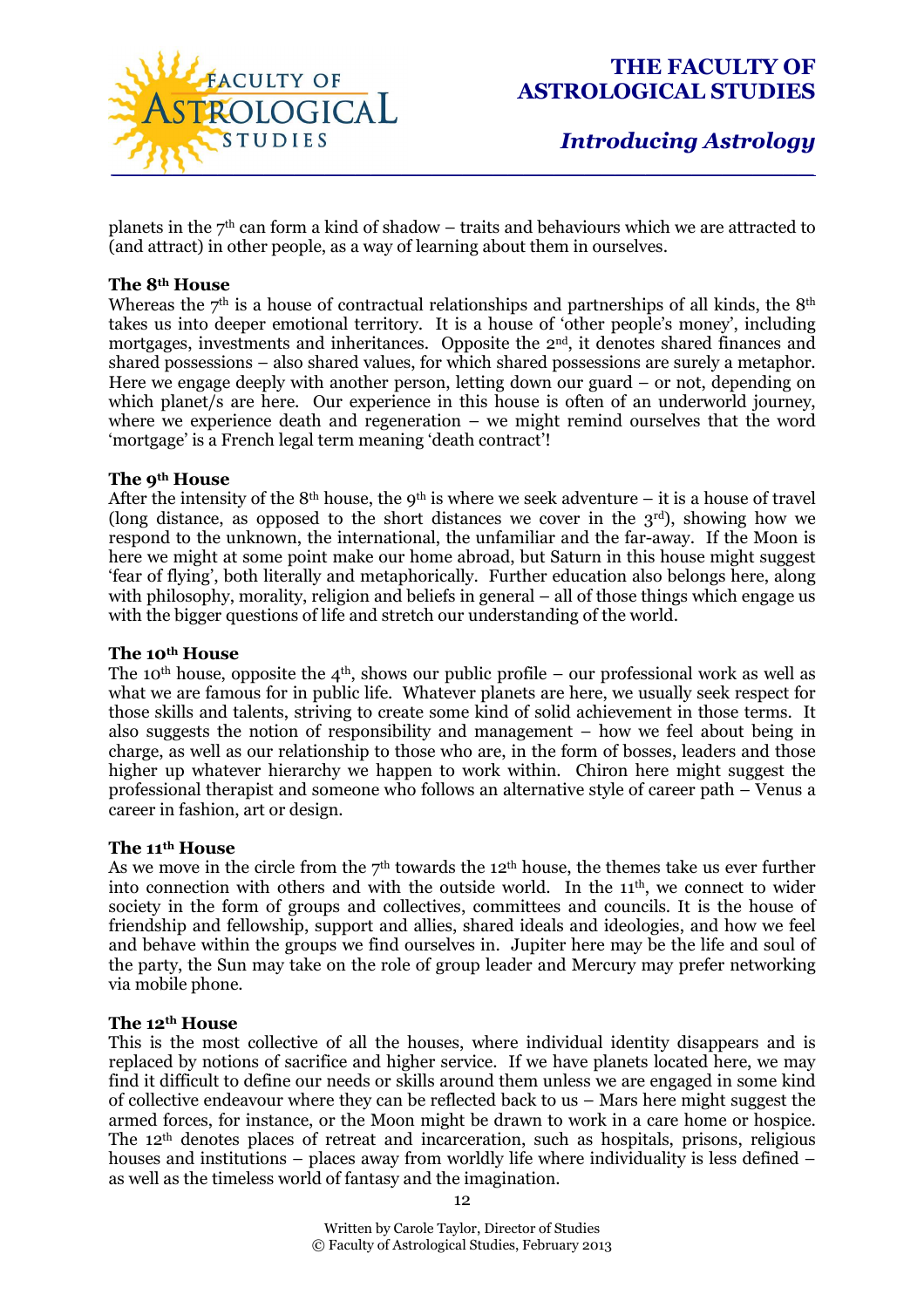

*Introducing Astrology*

# **Putting Planets, Signs and Houses Together**

We can put these three layers of our astrological vocabulary together – planets, signs and houses. We have seen a few examples of how a planet might operate through a sign – the house will tell us in which territory the planet-sign combination will express itself. The rule to follow is:

**Planet** – what is being done **Sign** – how it is being done **House** – where it is being done

If we look back at our two examples, we can see that Buzz Aldrin's Sun and Mercury in Aquarius are located in the  $8<sup>th</sup>$  house – the house of deep encounters, as well as 'death and resurrection', amongst other things. So we can expand our understanding of these two planets by saying that his mission in life (Sun) has been to scientifically explore (Aquarius) the unknown (8th) and undergo critical or 'near death' experiences from which he can be symbolically reborn (8<sup>th</sup> house). His Mercury here might suggest a desire for scientific knowledge (Mercury in Aquarius) of hidden things  $(8<sup>th</sup>)$ , for the purpose of understanding them rationally (Mercury in Aquarius).

In the chart of Mick Jagger, Jupiter in Leo is in the 2nd house, the house of possessions and personal finances – so we can expect that this might equate to confident (Leo) enlargement (Jupiter) of financial resources  $(2<sup>nd</sup>)$  as well as a buoyant and optimistic (Jupiter in Leo) sense of self-worth ( $2<sup>nd</sup>$ ). His Venus in Virgo is in the  $4<sup>th</sup>$  house, so the talent for design and artistic craft suggested by Venus in Virgo may be most apparent in his home  $(4<sup>th</sup>)$ , perhaps a talent which has been passed down the family line or which was particularly admired and encouraged in his family of origin  $(4<sup>th</sup> house)$ .

### *SELF-STUDY EXERCISE*

*Take the interpretations you made for your planets in signs in the previous exercise and try to add the houses. Again, you can use keywords and key phrases to help you.* 

## **Putting Planets Together**

We will touch on just one more idea before we close. If you look at your own natal chart, you will see that each planet is joined to others by connecting lines in the centre of the chart. Each of these lines signifies an 'aspect' – a relationship between two planets based on the angular distance between them.

To begin explaining what this means, we can take any pair of planets and think about what would happen if we combine their energies. For instance, we can take Mercury and Saturn:

- Mercury = capacity/need to link, communicate, think and move around
- Saturn = capacity/need to structure, consolidate, manifest and take seriously

All sorts of traits, skills and interests might arise when these two archetypal drives work together, according to the person's own choices and life situation, as suggested on the following page.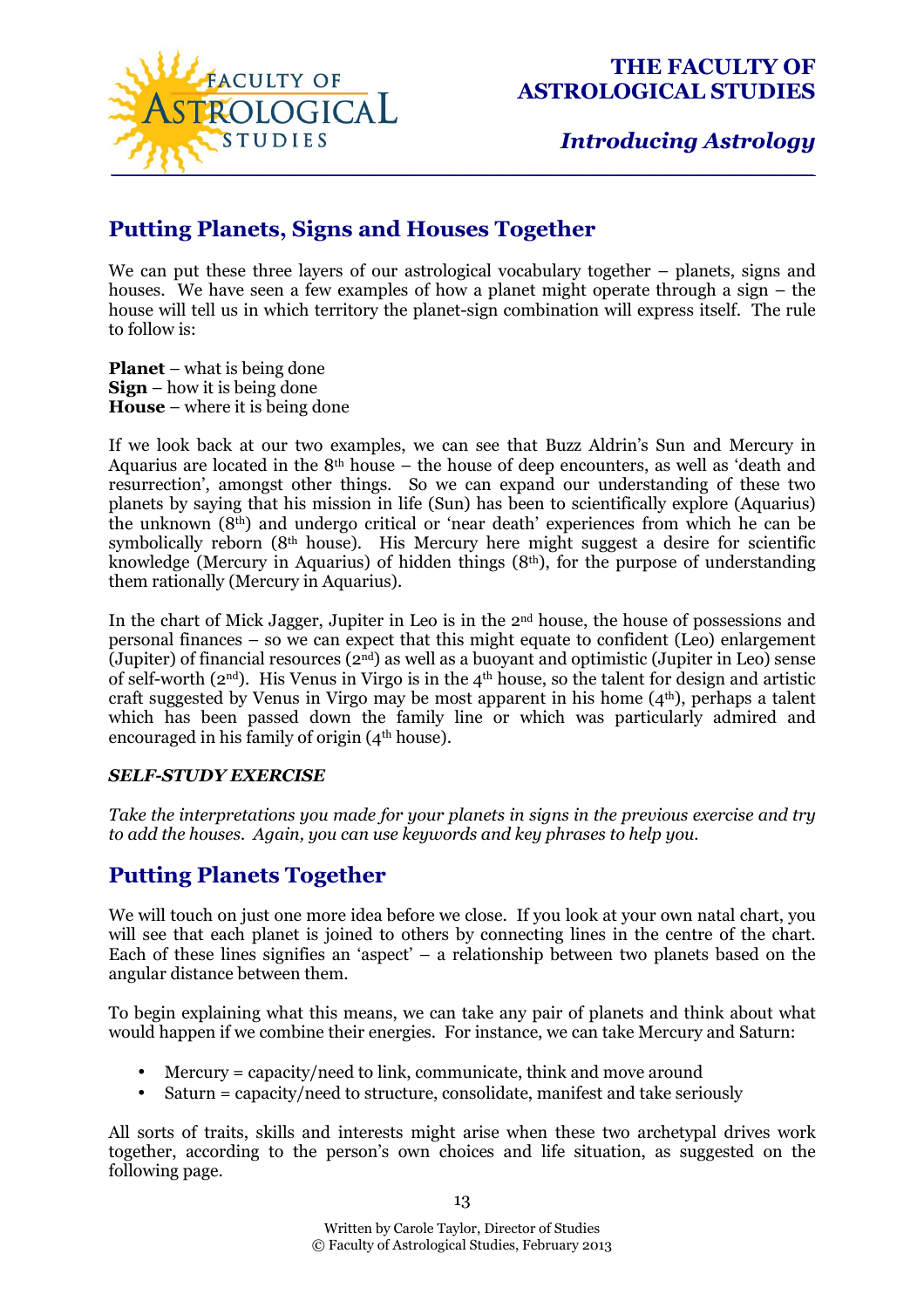

| <b>Mercury</b>  | <b>Saturn</b> | <b>Mercury + Saturn</b>                                   |
|-----------------|---------------|-----------------------------------------------------------|
| Language        | Old           | <b>Speaks Latin and Greek</b>                             |
| Language        | Structure     | Interest in linguistics or grammar                        |
| Communication   | Practical     | Sticks to the facts                                       |
| Education       | Professional  | A professional teacher                                    |
| Knowledge       | Respect       | Seeks respect for knowledge, works hard for it over time  |
| Information     | Serious       | Writer of technical material                              |
| <b>Speaking</b> | Reserve       | Someone who carefully considers what they say             |
| Knowledge       | Structure     | Interest in architecture                                  |
| <b>Books</b>    | History       | Likes to read history books, wants to know about the past |
| Paper and pens  | Professional  | Owns a stationery business                                |
| Newspaper       | Authority     | Editor of a newspaper                                     |
| Knowledge       | Scepticism    | Seeks formal proof for any theories or information        |

These are just a few ideas – there are likely to be many possibilities, in all levels of experience, which a person with a Mercury-Saturn connection (aspect) in the chart will manifest, and at the heart of them all will be the core desire for seriousness, structure and practicality around language, communication and knowledge.

How easy or how difficult this might be for the person to attain, how comfortable or how stretched they might feel about this process, will be shown by the different types of aspect – the connecting lines in the chart. Here are the main 5 aspects used by astrologers:

| <b>Aspect</b> | Glyph   | <b>Equates to</b><br>division of | Angle between the<br>two planets | <b>Meaning</b>                    |
|---------------|---------|----------------------------------|----------------------------------|-----------------------------------|
|               |         | the circle                       | (allowing for a small            |                                   |
|               |         | by                               | orb either side)                 |                                   |
| Conjunction   | ๙       | 1                                | o <sup>o</sup> - next to each    | Unity: the two planets combine    |
|               |         |                                  | other in the chart               | to create a focused 'third force' |
| Opposition    | م       | $\overline{2}$                   | $180^{\circ}$                    | Stress, tension, see-saw          |
|               |         |                                  |                                  | between two sides, possible       |
|               |         |                                  |                                  | projection of one end onto        |
|               |         |                                  |                                  | others                            |
| Trine         | Δ       | 3                                | 120 <sup>0</sup>                 | Ease, harmony, enjoyment,         |
|               |         |                                  |                                  | natural skill, taken for granted  |
| Square        | $\Box$  | $\overline{4}$                   | $90^0$                           | Work, effort, manifestation,      |
|               |         |                                  |                                  | pressure to hone skills and       |
|               |         |                                  |                                  | achieve practical outcomes        |
| Sextile       | $\star$ | 6                                | 60 <sup>0</sup>                  | Creativity, enjoyment but with    |
|               |         |                                  |                                  | some effort, creative gifts       |

A **Mercury-Saturn conjunction** will create a powerful third force in the chart – a serious and structured learner and thinker. **Mercury opposite Saturn** would still suggest the desire to be respected for one's knowledge and learning (Mercury-Saturn), but the process might be characterised by a rejection of the need for serious practice, or doing one's best learning when there is someone (or something) else around who can impose structure and discipline. **Mercury in square to Saturn** suggests again the same themes as in the table, but this time there is the conscious desire to practise those skills really hard and manifest something tangible out of them  $-$  a collection of diplomas, facility with several languages,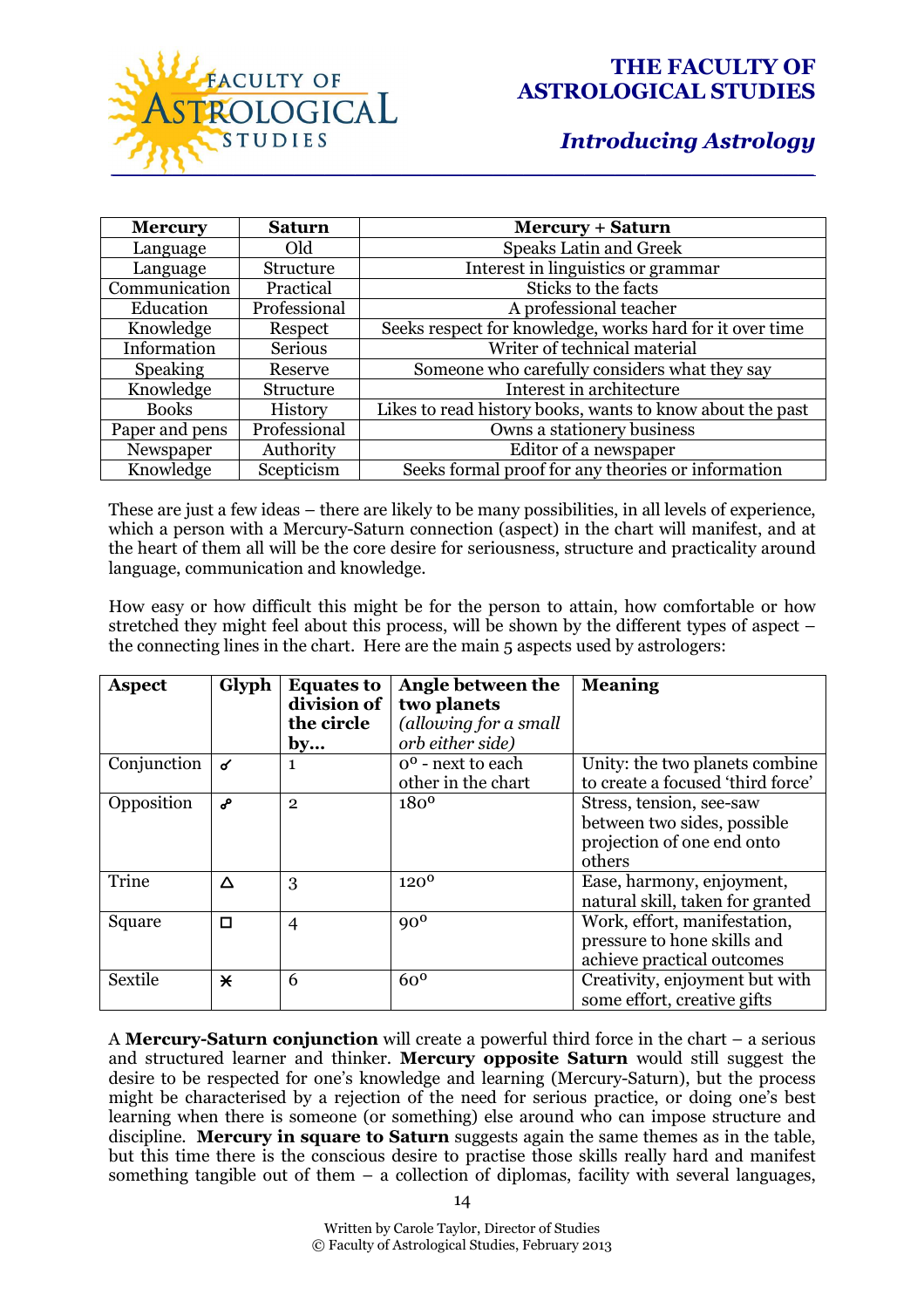

technical expertise, or whatever it happens to be – at the same as feeling that these things are immensely difficult to attain. **Mercury trine or sextile Saturn** eases the process, injecting it with a greater degree of enjoyment and flow – with **the sextile** giving extra motivation for creative use (perhaps someone who likes to build model railways or is good at calligraphy).

### **SELF-STUDY EXERCISE**

### *1. Your Own Chart*

*Find an aspect between two planets in your own chart – a conjunction, opposition, trine, square or sextile. You can do this by looking at the connecting lines, or by checking in the 'aspect grid' below the chart wheel, if there is one.* 

*Make a list of keywords and ideas for each planet, and then try combining them to create themes, as in the example of Mercury-Saturn on page 14.* 

*Finally, see if you can add the idea of the particular aspect, to qualify this information. Can you see how you express or experience the aspect in question?* 

#### *2. Mystery Chart*

*On page 16 is the chart of a famous person whom we have called 'Simon'. You will see that Simon has the Sun in Pisces in the 6th house in trine to Neptune in Libra in the 2nd house. His chart also contains Venus in Capricorn in the 4th house opposite a conjunction of Jupiter and Uranus in Cancer involving the 10th and 11th houses.* 

*Try to come up with a few ideas for these aspects. You can use keywords if you find that helpful. The opposition here is complicated by the fact that three planets are involved – you could try first interpreting Jupiter by itself (in its sign and house), then Uranus by itself (in its sign and house), then what it might mean to have these two planets in conjunction, and then finally think what the energy of Jupiter-Uranus might feel like when it is in a see-saw relationship with Venus in Capricorn in the 4th .* 

*The identity of the person, along with a few ideas for the interpretation, are given at the bottom of page 17.*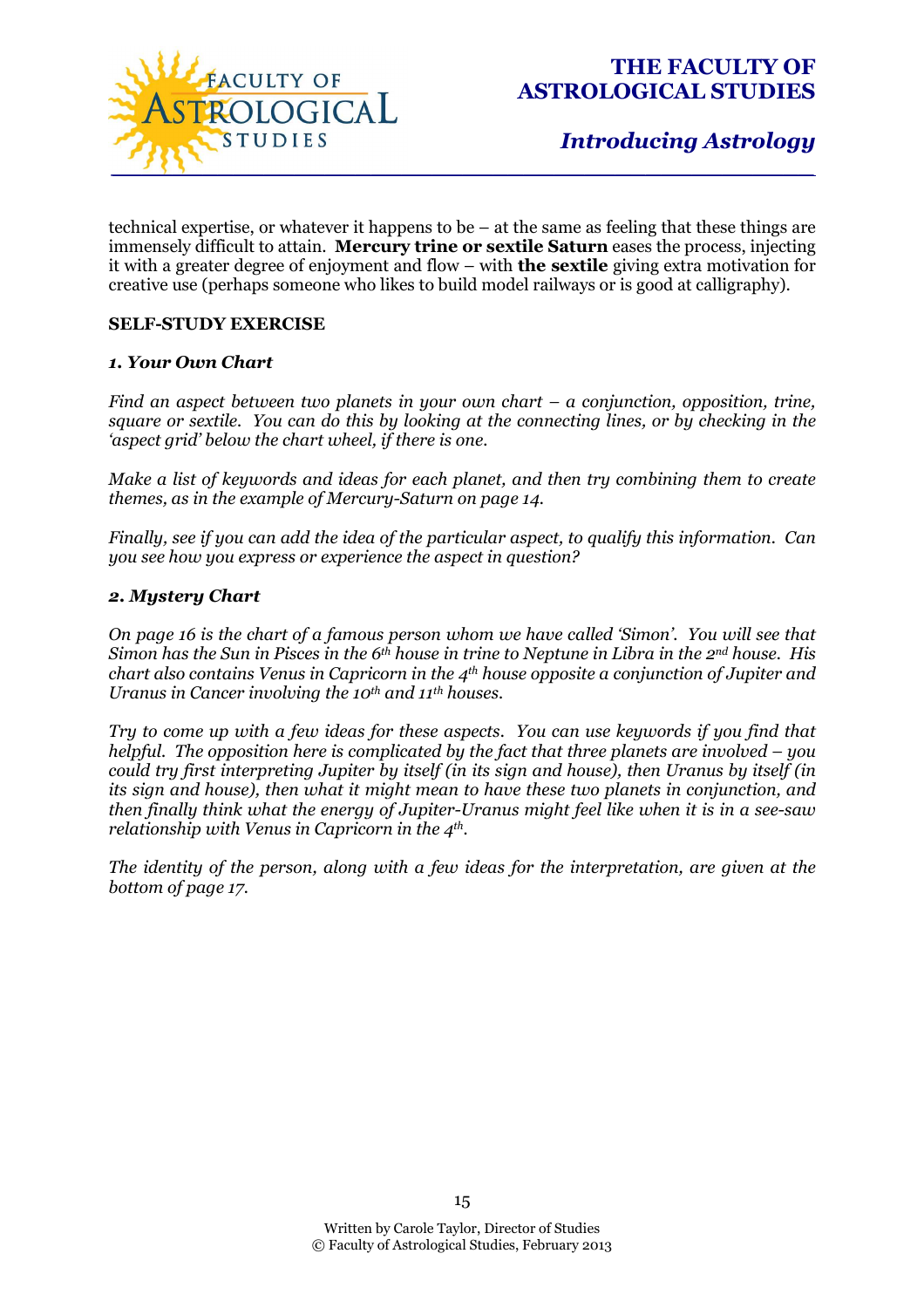

*Mystery Chart – 'Simon'* 



# **Studying Astrology with the Faculty**

We hope the contents of this module have whetted your appetite to find out more about astrology. You can take the subject as far you would like to  $g_0 - \gamma$  you may decide just to study the Foundation Course or feel that you would like to go all the way and gain the Diploma. You may have a professional career as an astrologer in mind, or just be interested in using astrology to understand more about yourself and the world around you. Whichever you decide, the courses will provide you with what you need to learn this most fascinating and magical subject.

The Faculty is a world-wide community of students and tutors, and we have decades of experience as a school – we have been at the forefront of astrological education since 1948 and our Diploma is much sought after and respected as a benchmark of excellence and proof of a high level of knowledge, skill and professionalism. The course includes not only the development of astrological knowledge and psychological depth, but also professional skills and personal self-development as an integral part of what we offer, with a team of highly skilled and qualified tutors.